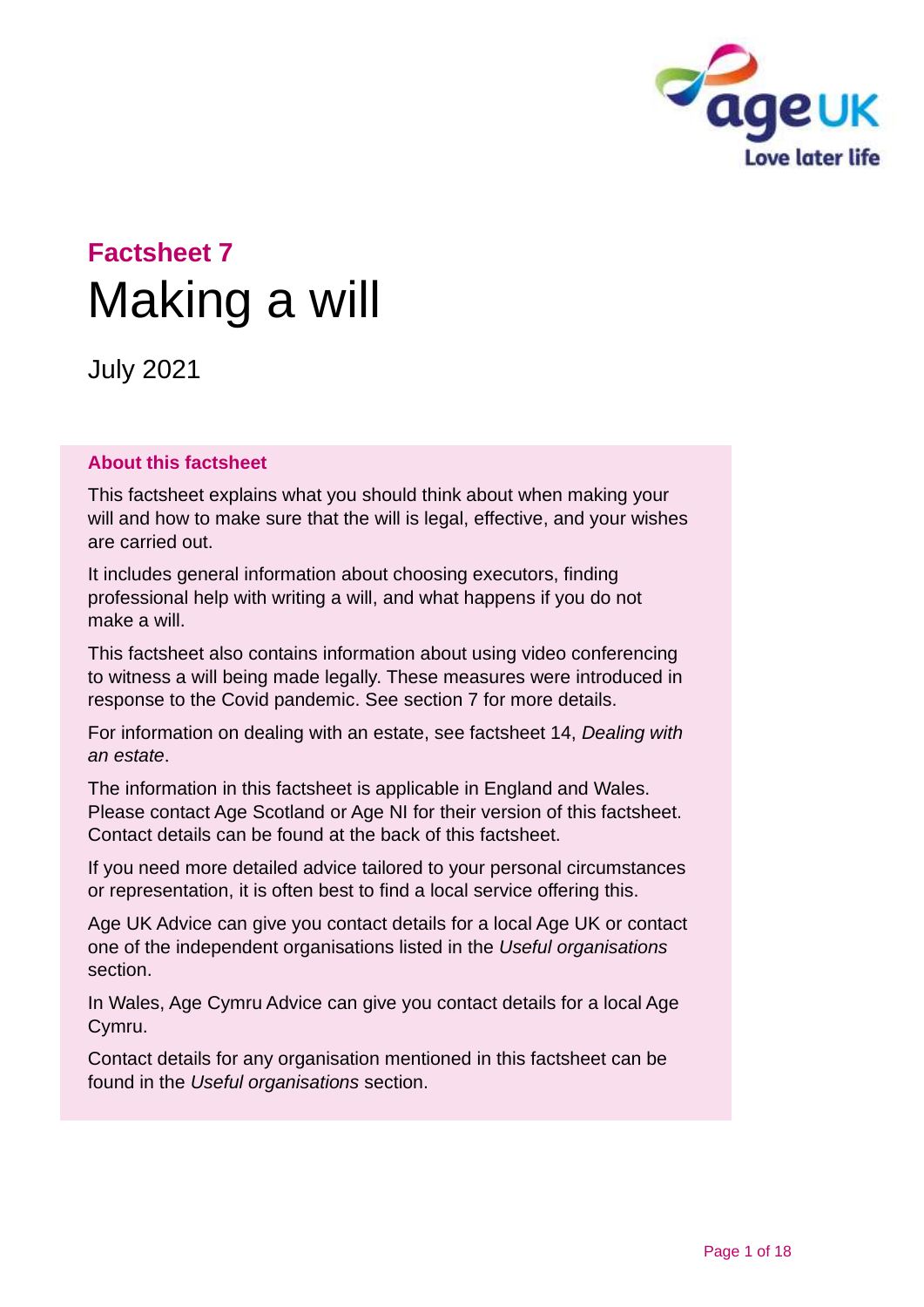# **Contents**

| <b>Making your will</b><br>1                            | 3  |
|---------------------------------------------------------|----|
| What happens if you die without a will?<br>$\mathbf{2}$ | 3  |
| Making a valid will<br>3                                | 4  |
| How to make a will<br>4                                 | 4  |
| 4.1<br>Use a solicitor                                  | 4  |
| Other professional will-writing services<br>4.2         | 5  |
| 4.3<br><b>Banks</b>                                     | 5  |
| <b>Charities</b><br>4.4                                 | 5  |
| 4.5<br>Make your own will                               | 6  |
| What to include in your will<br>5                       | 6  |
| Your estate<br>5.1                                      | 6  |
| Legacies<br>5.2                                         | 7  |
| 5.2.1 Letter of wishes                                  | 7  |
| 5.3 Executors                                           | 8  |
| <b>Signing the will</b><br>6                            | 9  |
| <b>Witnessing the will</b><br>7                         | 9  |
| Covid changes for witnessing a will<br>7.1              | 9  |
| 7.1.1 Video witnessing of a will                        | 10 |
| <b>Changing your will</b><br>8                          | 11 |
| Where to keep your will<br>9                            | 12 |
| 10<br><b>Taxes on your death</b>                        | 12 |
| <b>Special types of wills</b><br>11                     | 13 |
| Privileged wills<br>11.1                                | 13 |
| <b>Discretionary Trust wills</b><br>11.2                | 13 |
| Joint wills<br>11.3                                     | 13 |
| <b>Mutual wills</b><br>11.4                             | 13 |
| Useful organisations                                    | 15 |
| Age UK                                                  | 17 |
| Support our work                                        | 17 |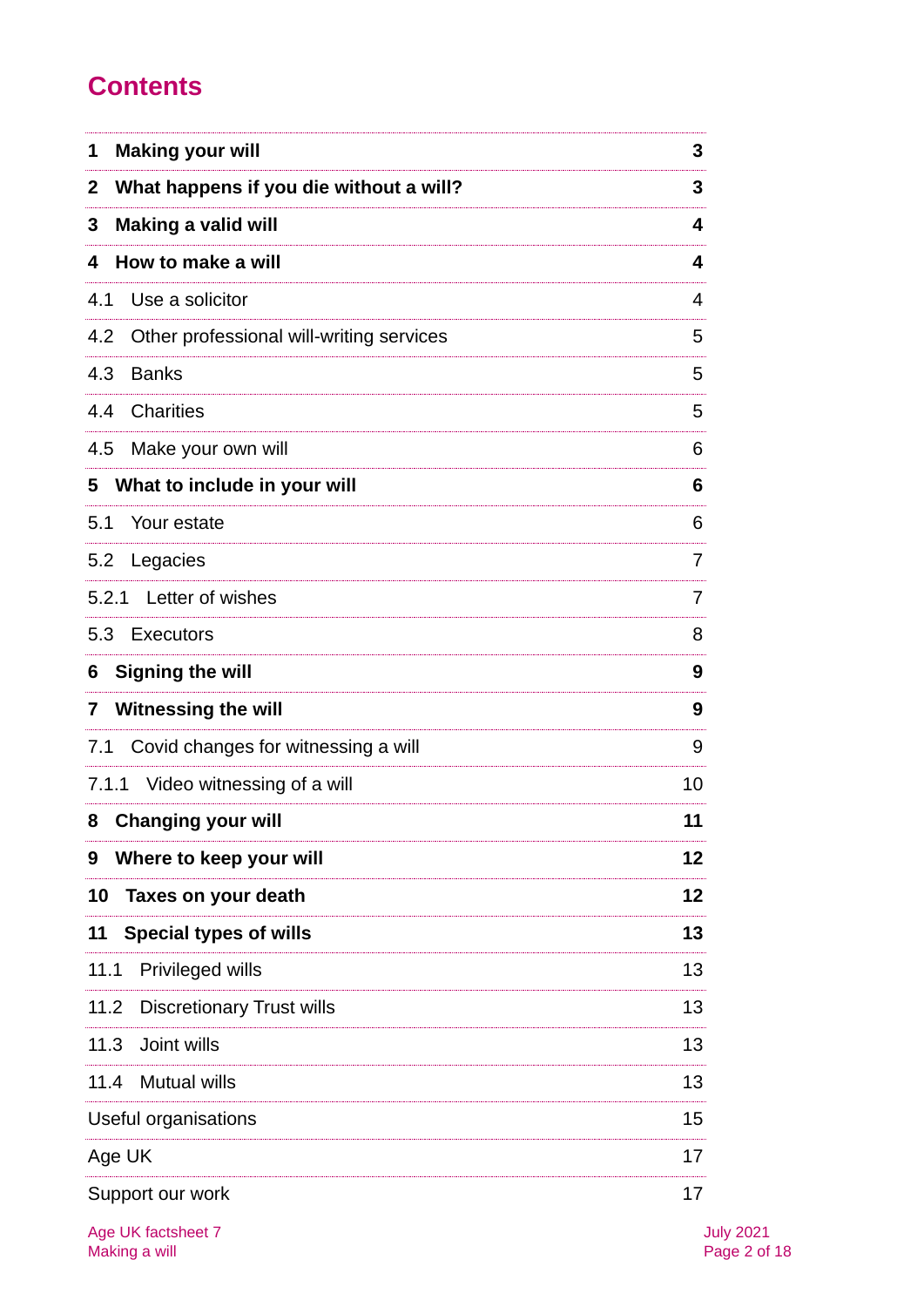# <span id="page-2-0"></span>**1 Making your will**

It is important to make a will for many reasons. You may want to be sure who inherits your assets, or protect your estate from Inheritance Tax, or you may want to pass specific items onto children or other relatives.

In particular, if you do not make a will, your estate may be distributed according to intestacy rules. This means your estate is divided in a predetermined way and this may not be to the people who you wanted to benefit. It may not be carried out in the most tax-efficient way.

You can write your own will and you can buy packs from shops or online to help you do this. However, except in the simplest cases, it is generally advisable to use a solicitor who specialises in drafting wills. If there is a problem with the drafting or formalities of your will, it may prevent your wishes being carried out and can cause difficulties for those left to sort out your estate.

It is important to note your actions whilst you are alive can affect whether your will takes effect as you plan after your death. For example, if you exclude someone from your will that you have been maintaining (e.g. allowing to live with you for a long time without paying rent) or if you promised an asset to a certain person but then change your mind, they may be able to make claim against your estate after your death.

A solicitor can advise you on these aspects and how you can mitigate or reduce the risks of a claim against your estate being successful.

# <span id="page-2-1"></span>**2 What happens if you die without a will?**

If you die without making a will, you are said to have died "*intestate*". In this situation, your estate is divided up according to the rules of intestacy, which strictly governs how assets are shared out.

If you have a spouse or civil partner and have children, your spouse or civil partner inherits all your personal possessions and the first £270,000 of your estate plus half of the remainder. In most cases, your children inherit the remaining half of your estate. If you have had a child who has died before you, leaving their own children, their children will inherit in their place.

If you have a spouse or civil partner and do not have any children, they inherit the whole of your estate and possessions. If you and your partner are not married or in a civil partnership and they are not in your will, they have no automatic right to inherit anything, even if you have children and have lived together for a long time.

See factsheet 14, *[Dealing with an estate](https://www.ageuk.org.uk/globalassets/age-uk/documents/factsheets/fs14_dealing_with_an_estate_fcs.pdf?dtrk=true)* for more information about the rules of intestacy.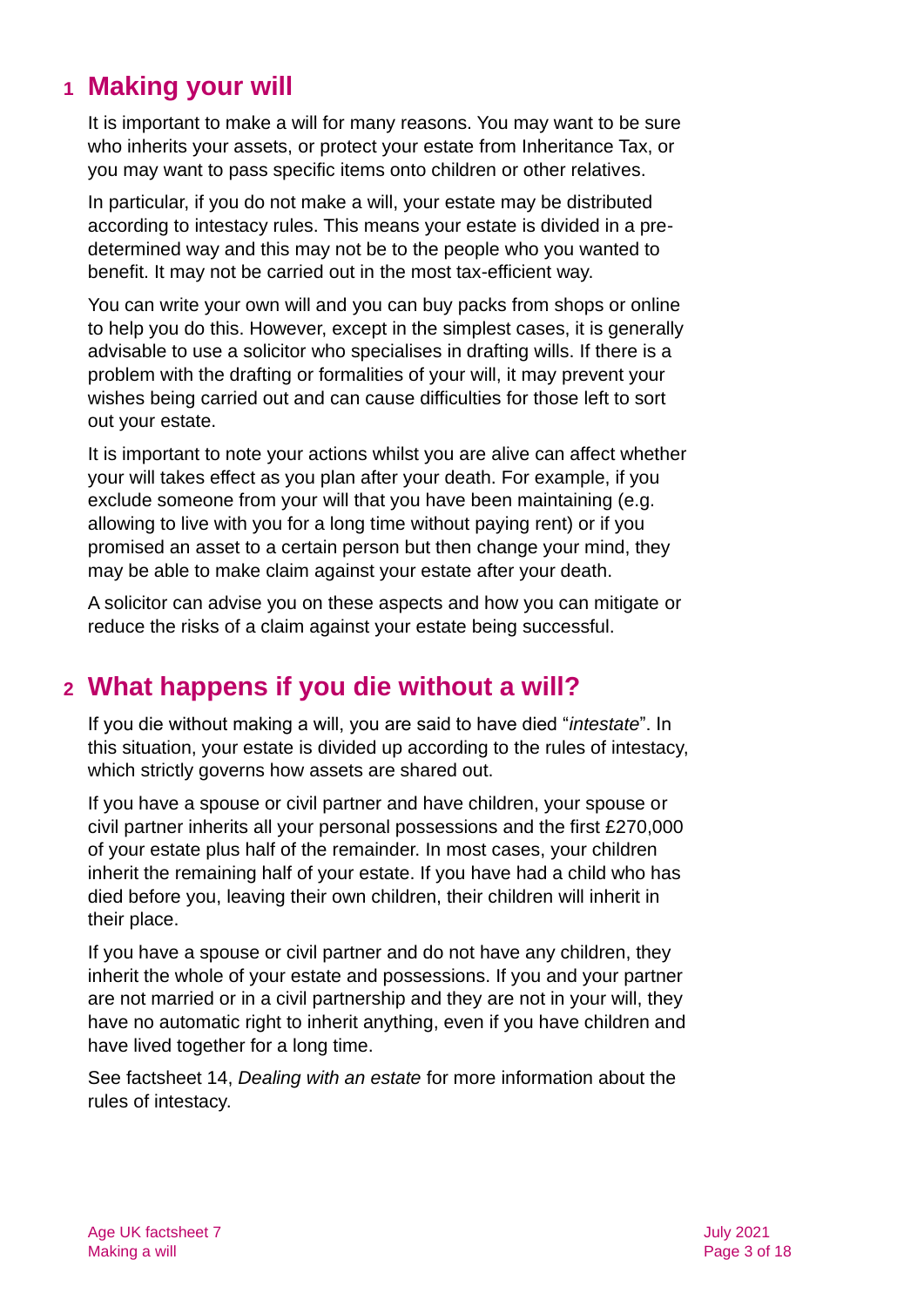# <span id="page-3-0"></span>**3 Making a valid will**

Certain requirements must be met for a will to be valid:

- it must be in writing
- it must be signed and witnessed, see [section 6](#page-8-1) [and 7](#page-8-0)
- you must be over 18 years, unless on military service
- you must have mental capacity to make a will and understand its effect
- you must not have been pressurised into making the will by someone else, and
- ⚫ you must have full knowledge of, and approve, the contents of the will.

At the beginning of the will, you should make a statement that this will revokes all other wills. Official government guidance recommends you should destroy your old will by burning it or tearing it up.

# <span id="page-3-1"></span>**4 How to make a will**

There are a number of options open to you if you want to make a will.

### **4.1 Use a solicitor**

Unless your will and circumstances are very simple, it is advisable to consult a solicitor who specialises in writing wills. For example, it is a good idea to use a solicitor if you intend to leave significant sums of money to people other than those who might expect to inherit it such as your husband or wife, or if you own foreign property or business, or you want to set up a trust. A poorly drafted will can cause unexpected difficulties or outcomes when your estate is settled, so using a suitably qualitied solicitor is often a good idea.

A solicitor may visit in your own home, care home, or hospital if necessary. The cost of making a will varies according to its complexity. Ask at the start exactly what the cost will be. Many firms act on a fixed fee basis.

Solicitors are regulated by the Solicitors Regulation Authority and must carry professional indemnity insurance which means that a regulated solicitor's advice is insured.

Check if the solicitor is a member of the Law Society's Wills and Inheritance Quality Scheme (WIQS) or the Society of Trust and Estate Practitioners (STEP). These are recognised quality marks for professionals who draft wills and deal with estates after your death.

Visit [www.lawsociety.org.uk/public/for-public-visitors/common-legal](http://www.lawsociety.org.uk/public/for-public-visitors/common-legal-issues/making-a-will)[issues/making-a-will](http://www.lawsociety.org.uk/public/for-public-visitors/common-legal-issues/making-a-will) or call 020 7242 1222 for more information. Alternatively, [Solicitors for the Elderly](https://sfe.legal/) is a national network of solicitors specialising in this area.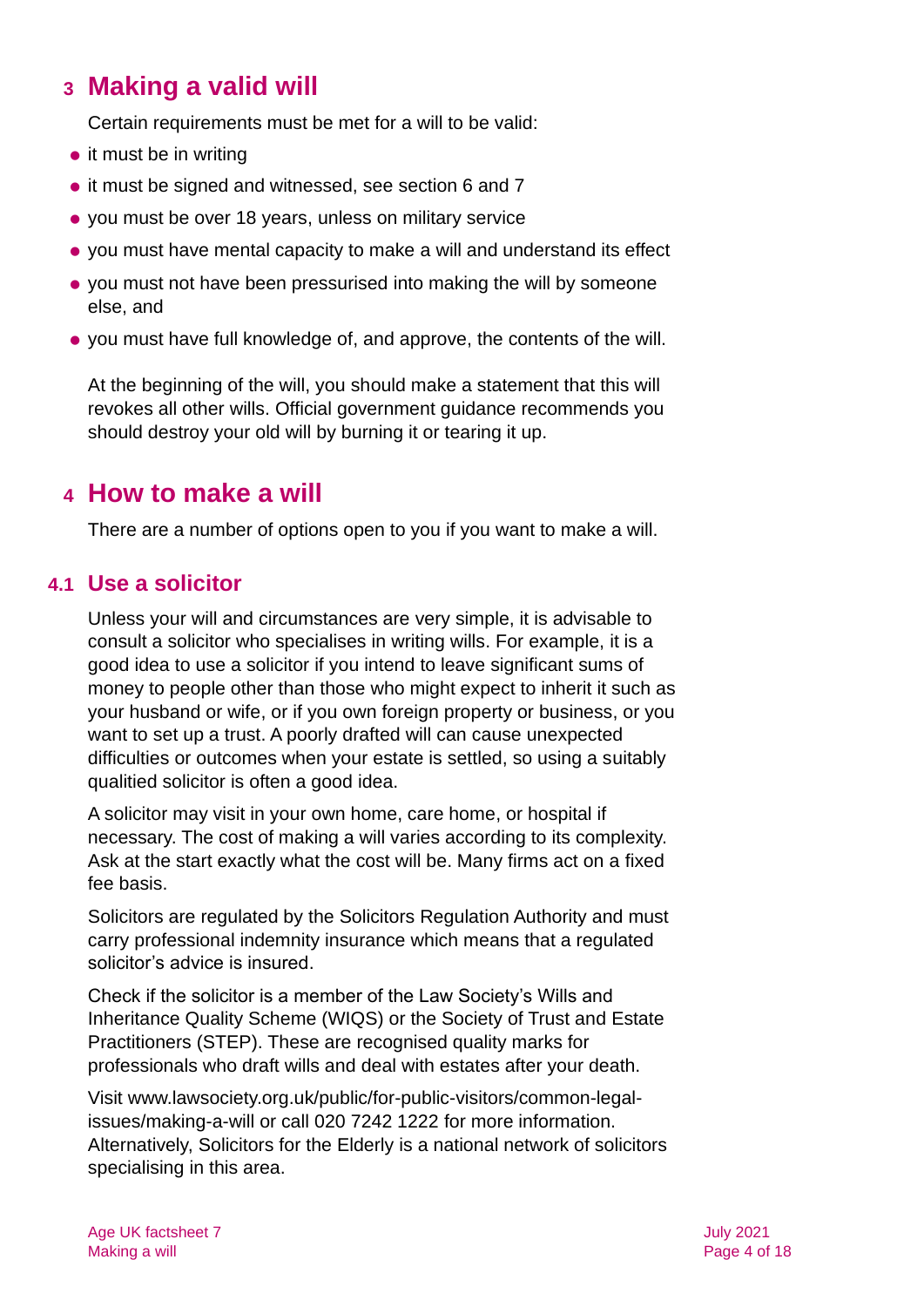# **4.2 Other professional will-writing services**

Other will-writing services can be provided by people who are not qualified solicitors. They may be cheaper than solicitors but are not regulated in the same way and may not have comparable experience, skills, qualifications, or insurance. Always check for any extra charges that might be applied.

You should check they have insurance to cover the cost of any losses resulting from mistakes in the drafting of your will. Some charge fees for storing your will, which most solicitors do not. Ensure they have adequate secure facilities if they store your will.

If you store your will with them, ensure you inform your executor, family and friends of the full details of the company and where the will is. Keep a copy of the will in a safe place.

Problems may occur if a will-writing company goes out of business and it is not possible to locate the will.

There are two voluntary regulatory bodies that will-writers can join, called [The Society of Will Writers,](https://www.willwriters.com/) and the [Institute of Professional Will Writers.](https://www.ipw.org.uk/) They have Codes of Practice and require members to have professional indemnity insurance. Contact them to check if someone is a member.

### **4.3 Banks**

Most banks and building societies offer will-writing services, but sometimes expect you to appoint them as your executor also. You should consider whether this is appropriate before you agree to this. Remember to ask about charges for this service. Most banks use an external company for will writing services.

### **4.4 Charities**

Some charities offer free will writing services, hoping you will consider leaving them some money in your will. This is, however, optional and you do not have to do this if you do not want to.

**[Free Wills Month](https://freewillsmonth.org.uk/)** is a regular campaign in England and Wales offering free simple wills to people aged 55 years and above. Participating charities, including Age UK, hope you might donate to them in your will. This is optional and not obligatory. If your will is more complicated, you may be asked to pay the solicitor a fee to recognise this.

**[Will Aid](http://www.willaid.org.uk/)** takes place every November. You can use a local solicitor signed up to Will Aid and instead of paying their fee, you are invited to make a donation to Will [Aid.](https://www.willaid.org.uk/) Funds raised are distributed to participating charities, including Age UK.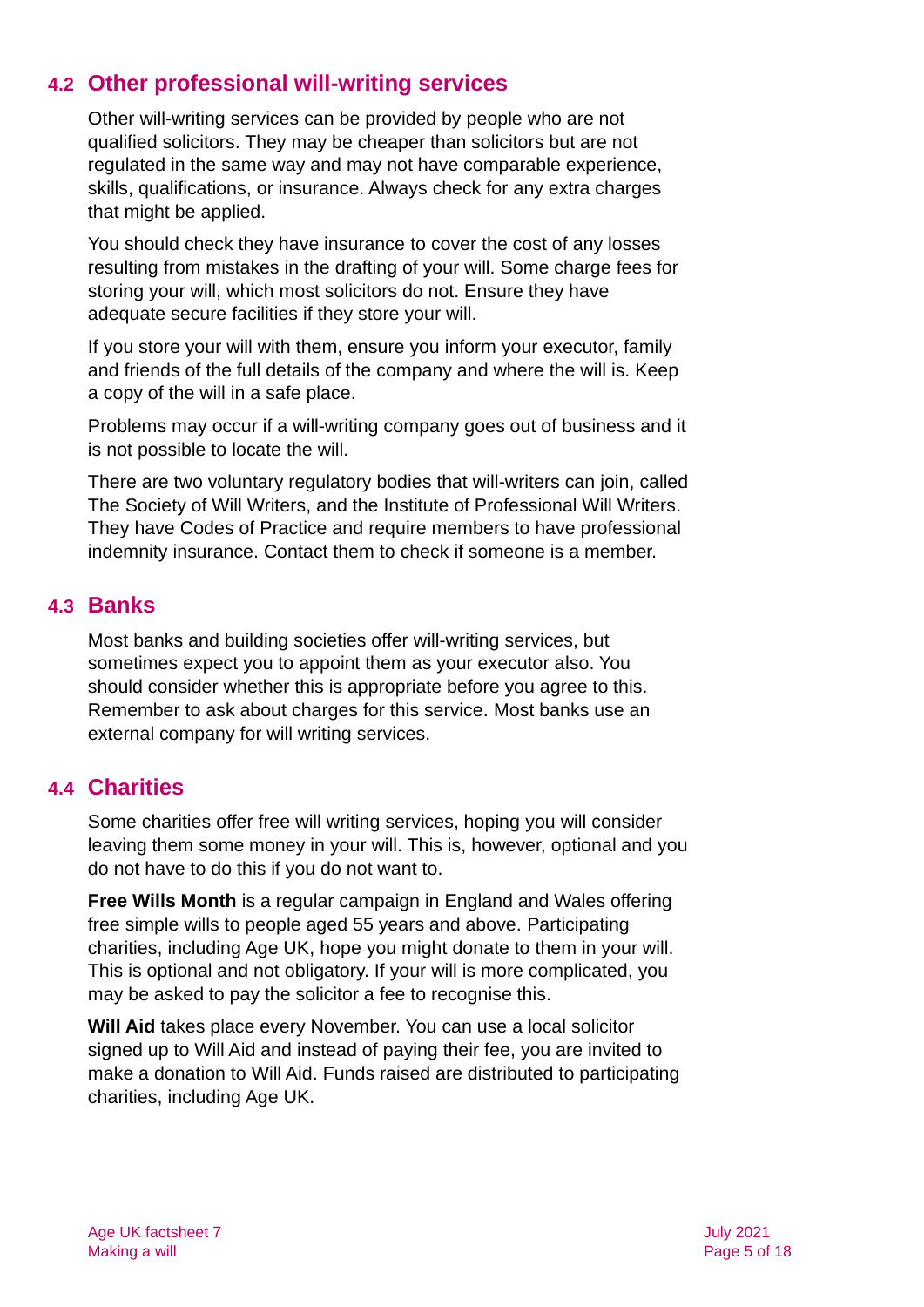### **4.5 Make your own will**

You can write your own will using do-it-yourself will-writing packs or forms you can purchase from stationery shops or online. In principle, you could simply write your will on a piece of paper, provided it satisfies all of the conditions in [section 3.](#page-3-0)

However, unless your will and circumstances are very straightforward, this may cause problems when dealing with your estate. For example, if you make any mistakes, for example, spell someone's name incorrectly, miss out important information, or be unclear as to who you want to get what or do what. A professional solicitor or will writer preparing a will for you should take copious and clear notes as evidence of your wishes and confirmation you understand your instructions.

This can be very important in the event of a dispute about your estate after your death, for example, that you have the requisite mental capacity to make a will, which reduces the likelihood that a claim against your estate is successful.

# <span id="page-5-0"></span>**5 What to include in your will**

There are certain things to think about when you make your will. Even if you use a solicitor or professional will-writing service, it helps to think about these things beforehand.

### **5.1 Your estate**

Think about what is likely to make up your estate when you die and how you would like to distribute this. Your estate is everything you own at the time of your death, including money, possessions, property, animals, and investments. Before your estate is distributed to your beneficiaries (the people you are leaving things to), all your debts must be paid including funeral expenses.

You should take into account any property you jointly own. Property can either be owned as '*joint tenants'* or '*tenants in common'*. If you are a joint tenant, your share automatically passes to the other joint tenant(s). You cannot leave your share to someone else in your will.

If you are a tenant in common, you can leave your share to someone else. The type of joint ownership you have depends on what was agreed when you bought the property. It is possible to convert one form of joint ownership to the other. If you are in any doubt, seek independent advice.

If you have a joint bank account, money in the account automatically passes to the other account holder on your death, so you cannot usually leave it to someone else in your will. If you have a joint account for convenience, for example, with an adult child in case of emergencies, but the money is understood to be yours, explain this to the person preparing your will so any necessary documentation can be put in place.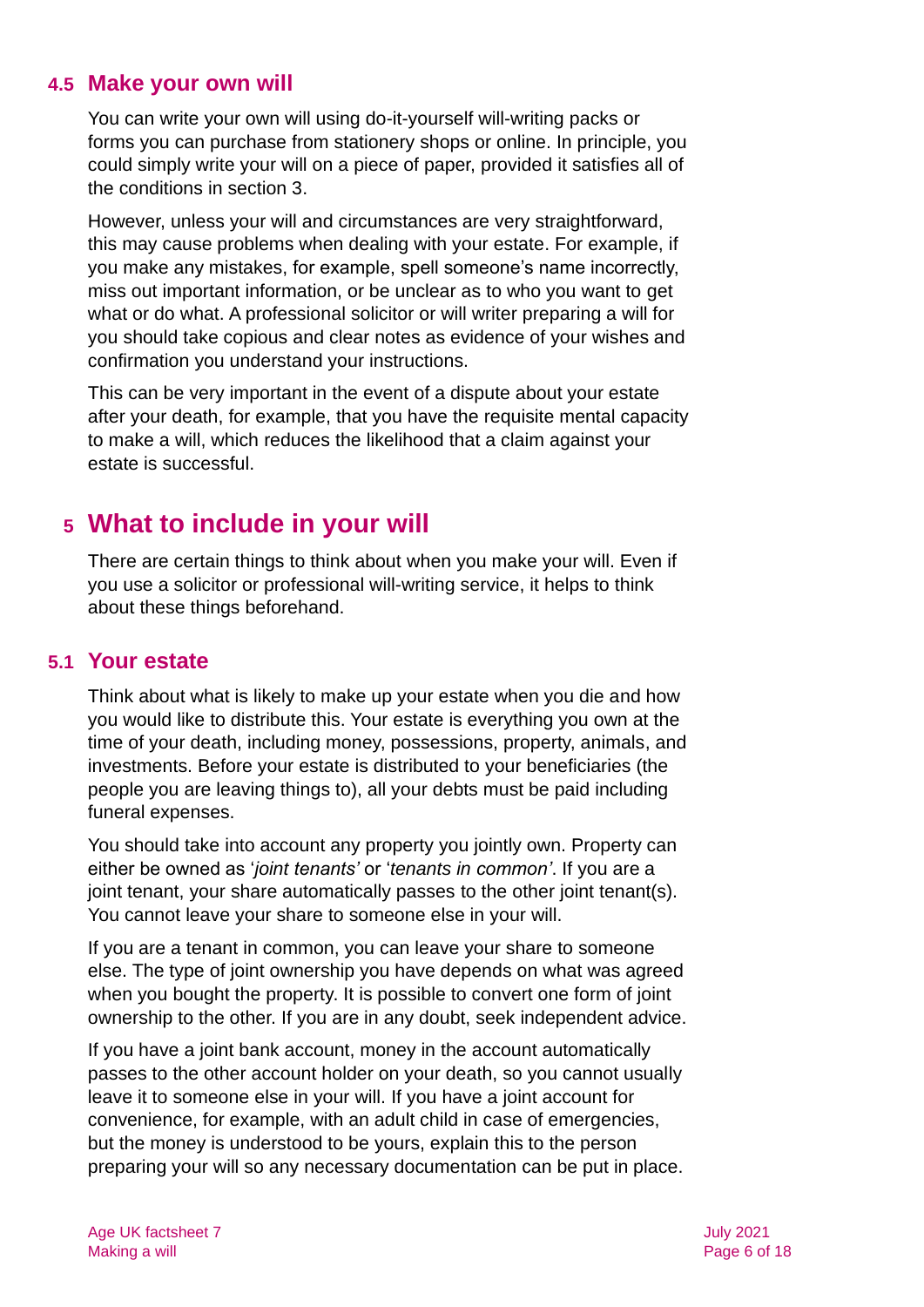Care should be taken with any lump sums of money payable on your death, for example, from a pension or a life policy. These often pass according to a separate '*letter of wishes*' (see [section 5.2.1\)](#page-6-0) or are held in trust setup with the pension company managing the policy.

There may be practical and tax benefits in having such death benefits not passed via your will. This type of payment is not always made into your estate and may be paid to other beneficiaries by the pension or life policy provider. It is important to understand where this type of payment goes in the event of your death to ensure that it reflects your wishes. As such, it is advisable to seek specialist advice if this applies to you.

# **5.2 Legacies**

A gift made in a will is known as a '*legacy*'. Think about whom you want to benefit from your will, whether these are individuals, for example, family and friends, or an organisation such as a charity and the most effective way of leaving them a legacy.

Take into account that your circumstances may change significantly by the time of your death. Make sure your will is drafted so it does not present problems if, for example, a beneficiary dies before you, or your estate is worth significantly more or less than when you made your will.

If you want to leave specific possessions to specific people, make sure you give sufficient details to ensure there is no doubt about the identity of the possessions, or who they should go to. For example, beneficiaries should be identified by their full names and relationship to you, and items by way of clear descriptions.

In any event, you should always name a '*residuary beneficiary'*. This is a person or charity that receives the remainder of your estate once any specified gifts have been made.

### <span id="page-6-0"></span>**5.2.1 Letter of wishes**

A letter of wishes is a confidential document drawn up to accompany a will. The contents of a will are legally binding but the contents of a letter of wishes are not. However, a letter of wishes can be useful in certain situations. For example, you can specify who should inherit household items or personal items such as furniture, ornaments, books or jewellery.

These items have a financial value but it is the sentimental value that leads people to list each item separately in the will, confirming the full details of the person to inherit them. Your will can becomes lengthy and overly cumbersome as a result.

To avoid this, pick a trusted person and name them in your will to receive specific items with a wish that they distribute them in accordance with a separate letter of wishes. This letter is stored with your will.

If you change your mind about who should inherit a specific item, it can be done without altering the will.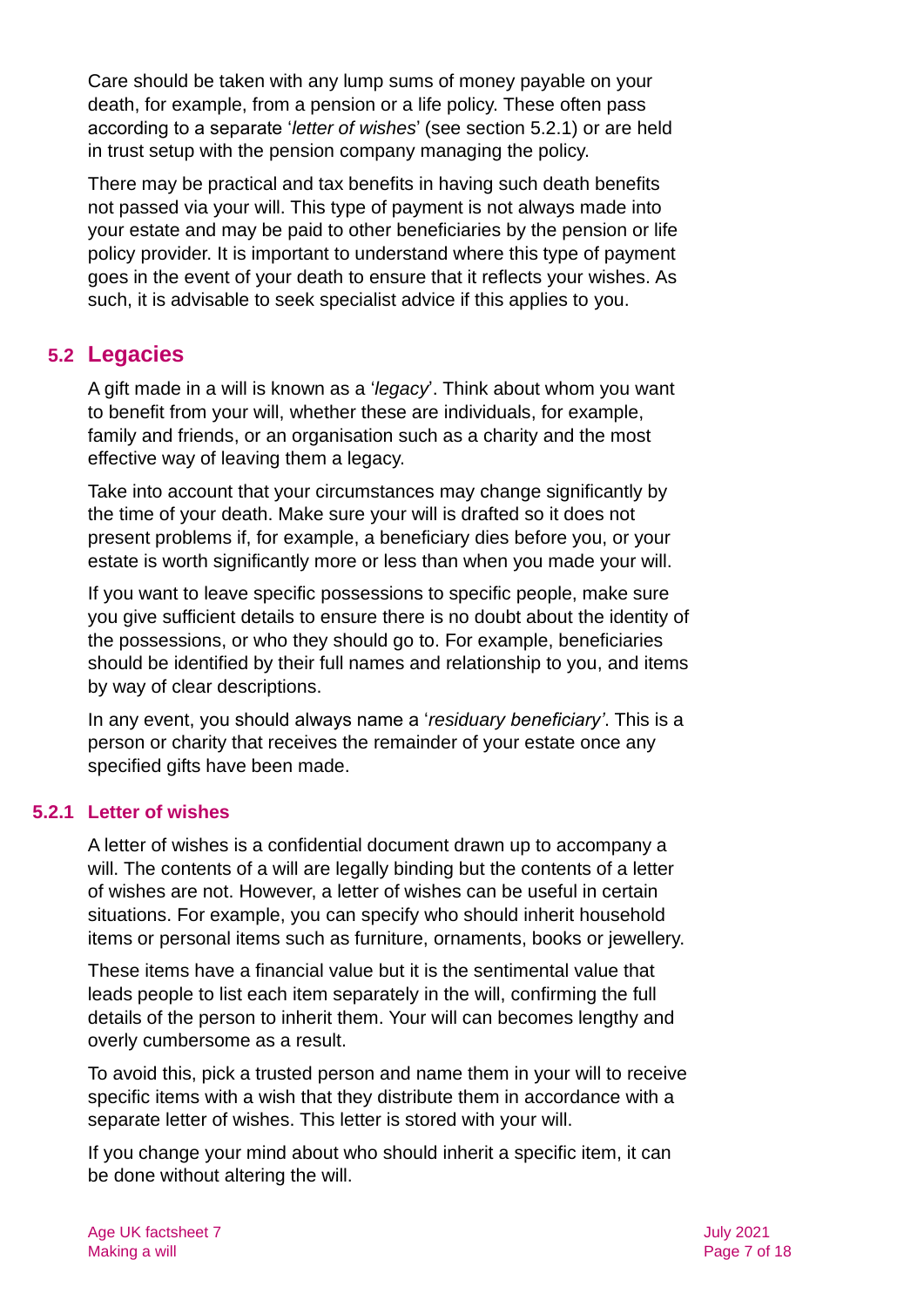Some potential problems to think about include:

- The person named to receive items is under no legal obligation to distribute them in accordance with the letter. They could keep the items.
- The person named could pass away first or not have the required capacity to carry out the wishes.
- ⚫ The letter could be separated from the will or lost.

More than one individual can be named to lessen the chance of no-one being alive or capable to carry out the wishes, or you could name the executor appointed in the will to accept the items.

It is not advisable to use a letter of wishes if items are of substantial value or absolute certainty is needed about who inherits specific items but they can be useful to share out everyday belongings.

### **5.3 Executors**

Your will should name one or more executors. Executors are the people you choose to deal with your estate after your death and can be relatives or friends, or a professional such as a solicitor, accountant or bank. You should choose an executor who you trust to carry out your wishes in accordance with the will.

Executors can be beneficiaries under the will and people often appoint their spouse, civil partner, or children. Check your proposed executors are willing to take the role before naming them, as it involves significant responsibility.

Consider naming more than one executor in case one dies before you. It may be easier for the executors if there is more than one person to share the work and the responsibility. The executors have to deal with day-today administration of your estate in the period before it is distributed.

Executors can claim from the estate for reasonable expenses incurred carrying out their duties. They should be aware they can be personally liable if they get any aspect of the estate administration wrong or distribute the estate in the wrong way.

If the estate is large or complicated, or you simply do not wish to burden family or friends with the responsibility, you may want to appoint a professional executor such as a solicitor, accountant, or bank. They charge for the work they do and the costs are met from your estate. Ask for details of likely costs before appointing them to check you are happy. The Law Society has a good practice guide for solicitors when explaining what the costs may be if they are acting as executors.

As a last resort, the Official Solicitor and Public Trustee (an independent public body appointed by the Lord Chancellor) can act as an executor. They are appointed if there is no one else able and willing to act as executor, or if a beneficiary is an incapacitated adult or dependent child likely to outlive both parents and other close relatives.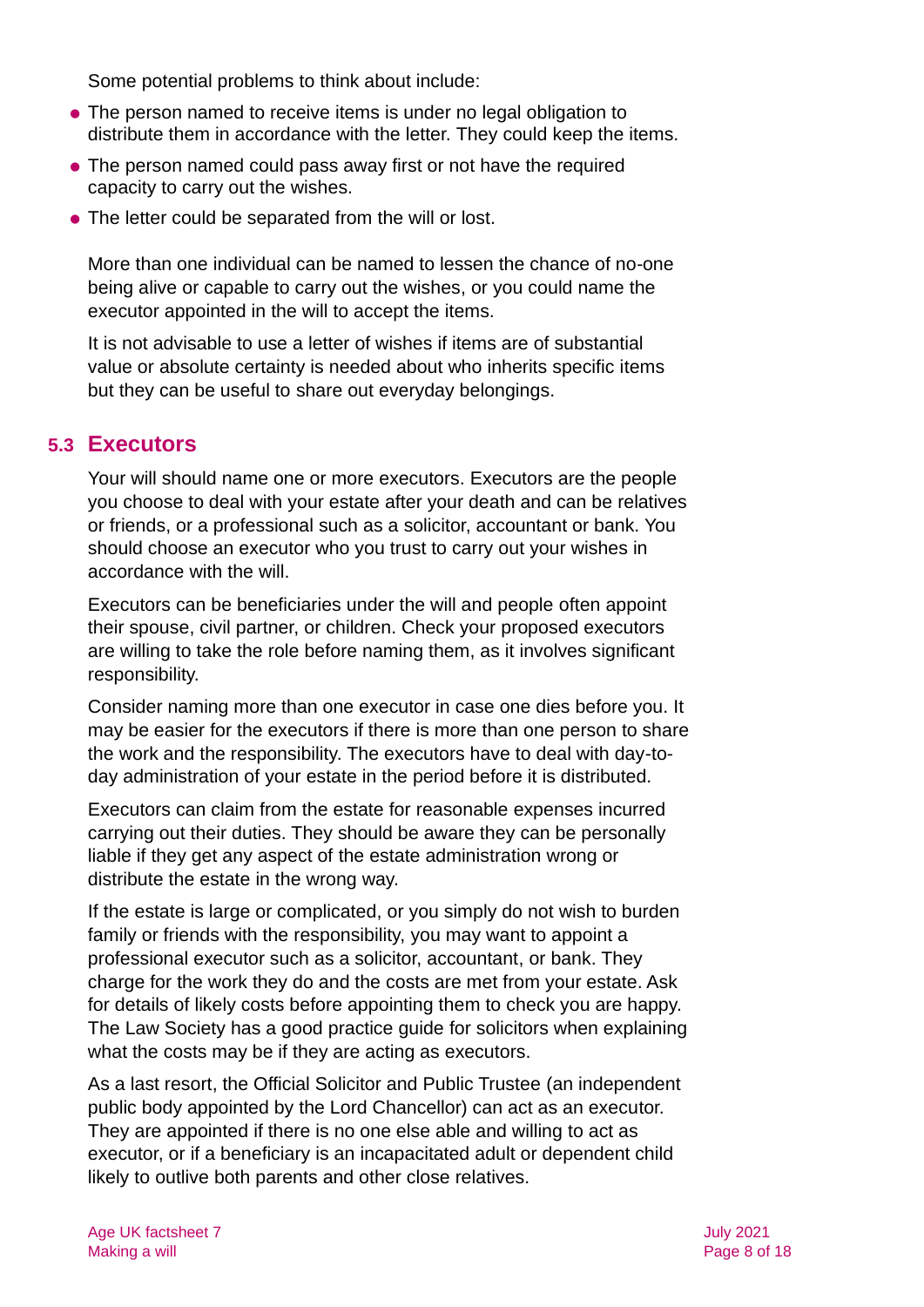# <span id="page-8-1"></span>**6 Signing the will**

You must sign your will, in front of two witnesses present at the same time. The law allows for a will to be signed on your behalf, as long as you are in the room and is signed at your direction. This usually happens if you are blind, illiterate, physically incapacitated or too unwell to sign.

Just because you are physically unable to sign a will does not mean you lack mental capacity to do so. However, you must have the mental capacity to make the will, otherwise it is invalid.

The test for determining whether a will signed on your behalf is valid is that while you were physically unable to sign the will, you did have the mental capacity to make the will, the contents reflected your wishes, and all other formalities were complied with.

Any will signed on your behalf must contain an '*attestation clause'*, stating you understood the contents of the will before it was signed.

If you have a serious illness or a diagnosis of dementia, it is always advisable to have a medical practitioner's statement at the time the will is signed, certifying you understood the nature of what you signed. In these cases, an independent professional should draft the will and take attendance notes of the process.

# <span id="page-8-0"></span>**7 Witnessing the will**

Your signature must be witnessed by two people who physically see you sign your will. The witnesses and their husbands, wives or civil partners must not benefit from the will.

It is important that your witnesses are not people to whom you intend to leave any of your estate. If there are legacies for the witnesses or their spouse or civil partner, and the rest of the will is valid, the witnesses lose their entitlement to their legacy.

All three people (you and the two witnesses) must be in the room at the same time when signing. There should be an '*attestation clause'* in which the witnesses confirm you signed the will in their presence.

# **7.1 Covid changes for witnessing a will**

Changes made due to the Covid pandemic allow different approaches to the witnesses being physically present in the room with you when signing the will. The scenarios below would lead to a properly executed will being made during the pandemic, provided the will maker and the witnesses each have a clear line of sight:

- ⚫ witnessing through a window or open door of a house or a vehicle
- ⚫ witnessing from a corridor or adjacent room into a room with the door open
- ⚫ witnessing outdoors from a short distance, for example in a garden.

Age UK factsheet 7 July 2021 Making a will not contact the contact of the contact of the contact of the contact of the Page 9 of 18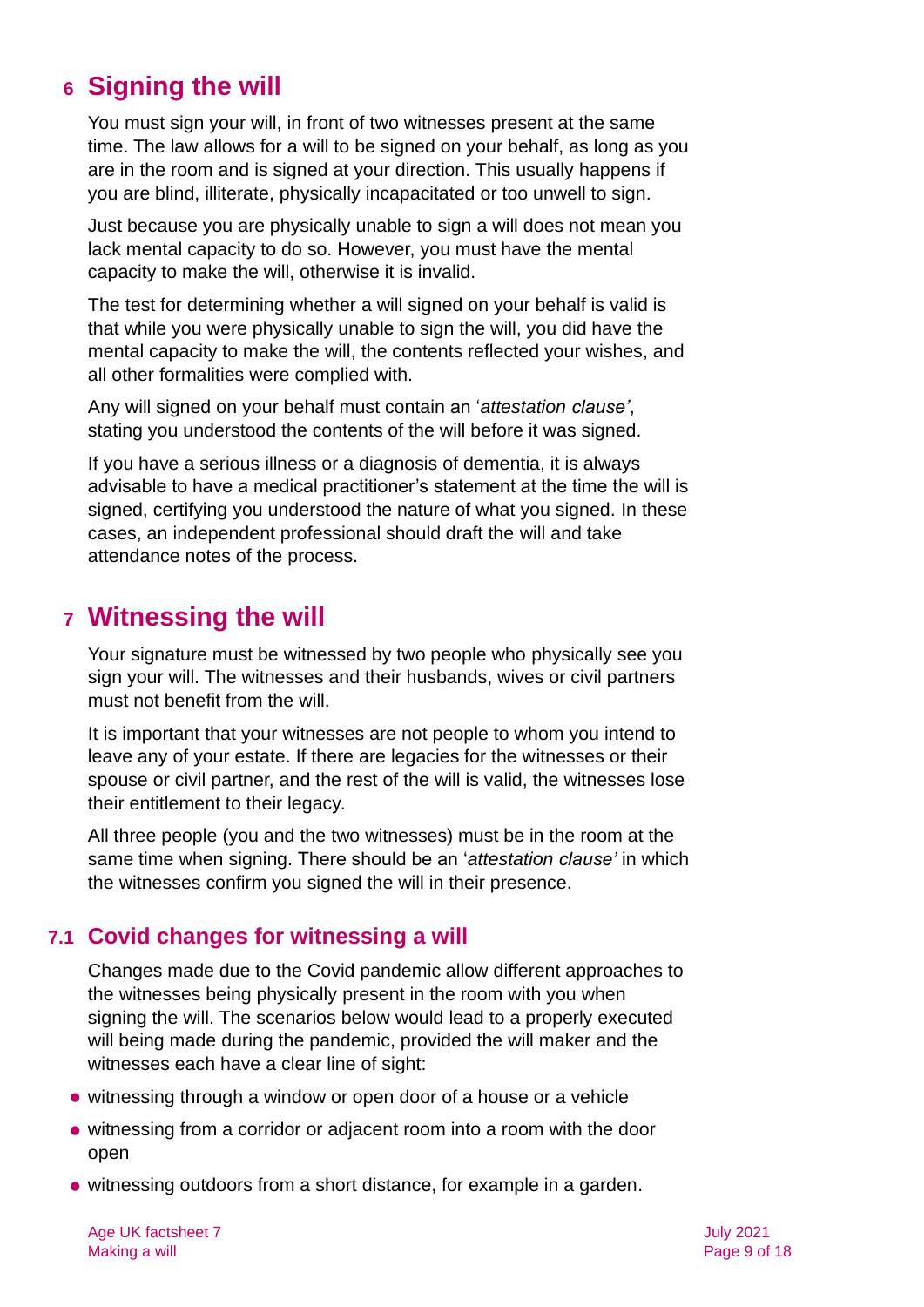### **7.1.1 Video witnessing of a will**

Legislation has been made enabling wills to be legally made using video witnesses. These measures are backdated to 31 January 2020 and remain in place until at least 31 January 2022. This is a very new approach and should only be used as a last resort if possible.

The type of video-conferencing or device used is not important, as long as the person making the will and their two witnesses each have a clear line of sight of the writing of the signature.

Witnessing pre-recorded videos is not permissible. Witnesses must see the will being signed in real-time. You must be acting with mental capacity and in the absence of undue influence.

If possible, the whole video-signing and witnessing process should be recorded and the recording kept safe. This may help a court if a will is challenged, both in terms of if the will was made in a legally valid way, and to detect indications of undue influence, fraud, or lack of capacity.

#### **Stage 1:**

You must ensure the two witnesses can see you, as well as each other and their actions. You should ask for the making of the will to be recorded. You should hold the front page of the will document up to the camera to show the witnesses, and then to turn to the page you will be signing and hold this up as well.

By law, the witnesses must see you (or someone signing at your direction, on your behalf) sign the will. Before signing, you should ensure the witnesses can actually see you write your signature on the will, not just your head and shoulders.

If the witnesses do not know you, they should ask for confirmation of your identity - such as a passport or driving licence.

### **Stage 2:**

The witnesses should confirm they can see, hear (unless they have a hearing impairment), acknowledge and understand their role in witnessing the signing of a legal document. Ideally, they should be physically present with each other but if this is not possible, they must be present at the same time by way of a two or three-way video-link.

### **Stage 3:**

The will document should be taken to the two witnesses for them to sign, ideally within 24 hours. They must sign the same document.

A longer period of time between you and witnesses signing the will may be unavoidable, for example, if it must be posted. Remember, the longer this process takes, the greater the potential for problems to arise.

The will is only fully validated when all parties have signed it and it has been properly witnessed. This means there is a risk that if you die before the full process has taken place, the partly completed will is not legally effective.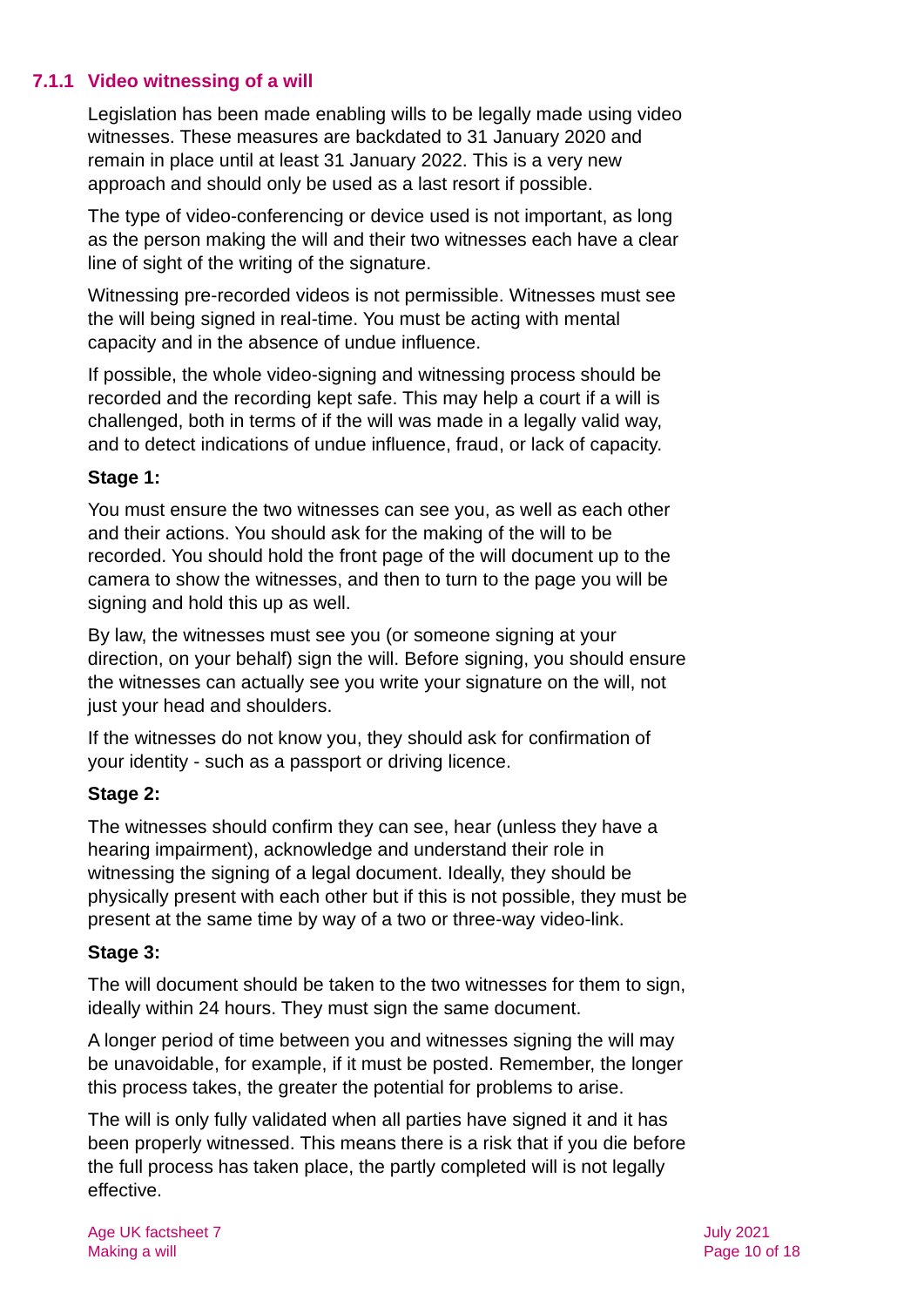### **Stage 4:**

The two witnesses must sign the will document – this normally involves you seeing both the witnesses sign and acknowledge you have seen them sign. All parties must be able to see and understand what is happening.

The witnesses should hold up the will to you to show they are signing it and should then sign it. Again, you must see them writing their names, not just see their heads and shoulders.

Alternatively, the witness should hold up the signed will so you can clearly see the signature and confirm to you that it is their signature. They may wish to reiterate their intention, for example saying: "*this is my signature, intended to give effect to my intention to make this will*".

This session should be recorded if possible.

### **Stage 5:**

If the two witnesses are not physically present with each other when they sign then step 4 must take place twice, in both cases ensuring you and the other witness can clearly see and follow what is happening. While it is not a legal requirement for the two witnesses to sign in the presence of each other, it is good practice.

Consideration may be given to the drafting or amending of the attestation clause in a will where video-witnessing is used. The attestation clause is the part of the will dealing with the witnessing of your signature. For video-witnessed wills, it may be advisable to say virtual witnessing has occurred and details of whether a recording is available.

# <span id="page-10-0"></span>**8 Changing your will**

It is a good idea to review your will regularly. This ensures changes in your life are taken into account that may mean your will needs updating. Minor changes can be added using '*codicils*'. A codicil sets out the changes you are making to your will, with the remaining unchanged sections of your will staying in place.

A codicil must be signed and witnessed in the same way as the will, but the witnesses need not be the same as for the original will. If anything substantial needs to be changed, you should make a new will revoking the old one. Never make alterations on the original document - either add a codicil or make a new will.

If you marry, remarry, or enter into a civil partnership, your will becomes invalid unless made in contemplation of that marriage or partnership and the will specifically refers to this. Otherwise, make a new will.

Divorce does not automatically invalidate a will but reference to your former spouse or civil partner (such as appointing them as executor or naming them as a beneficiary) will not be effective. It is therefore usually necessary to change your will during or after divorce.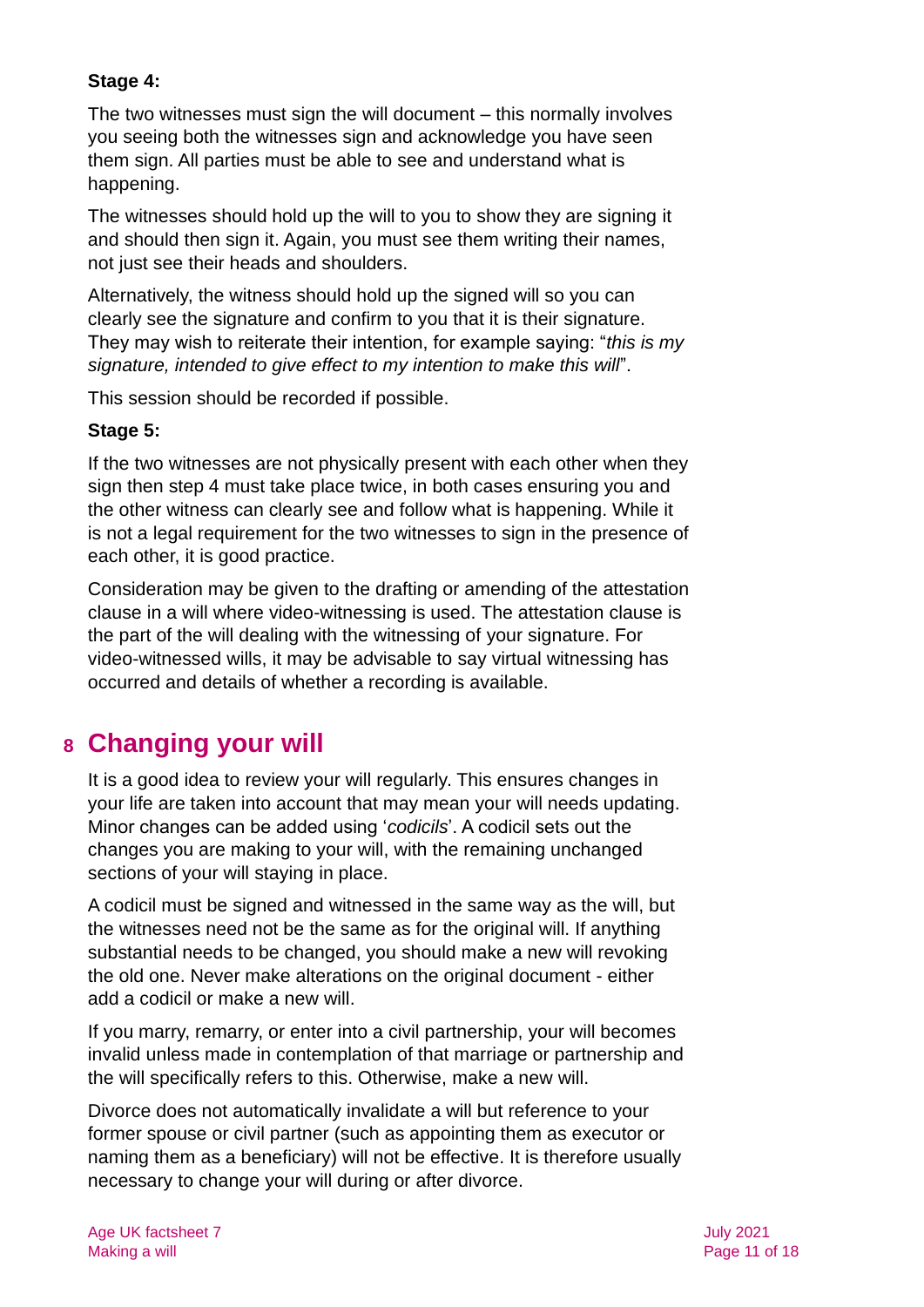# <span id="page-11-0"></span>**9 Where to keep your will**

Your will should be kept at home safely or lodged with a solicitor or a bank who may charge for this service. Alternatively it can be lodged for safekeeping at the Probate Registry. A fee of £20 is charged when the will is deposited. Tell your executors where the will is held.

When solicitors make a will, they normally keep the original and send you a copy. They may suggest the will is registered with *[Certainty the](https://www.nationalwillregister.co.uk/)  [National Will Register](https://www.nationalwillregister.co.uk/)* to help ensure the will is not overlooked. You are entitled to the original if you wish to hold it. It is important to keep the original will safe.

If you have wishes about your funeral, you can write a letter to your executor setting them out. Keep this letter with your will. Alternatively, include this information in the will itself, and make sure the people who you want to arrange your funeral know you have done this.

Do not attach any separate documents to the will itself with paperclips or staples. If they become detached and leave marks on the will, it may raise questions about whether a codicil has been lost. This could call into doubt the validity of the will.

Do not keep your will in a bank safety deposit box. The bank cannot open the deposit box until the executor gets probate (permission from the court to administer your affairs) and probate cannot be granted without the will.

# <span id="page-11-1"></span>**10 Taxes on your death**

Inheritance Tax (IHT) of 40 per cent is payable if your estate is worth more than the IHT threshold. Assets passing to your spouse or civil partner who lives in the UK are usually free from IHT.

Some assets, such as agricultural property and trading business assets can benefit from IHT relief which reduces the amount of IHT payable on your death. For the 2021/22 tax year, the IHT threshold, or Nil Rate Band, is £325,000. The Nil Rate Band can be reduced by gifts you make in the seven years before death (or in some cases more than seven years before death).

The Nil Rate Band may be higher if your spouse has already died, or you leave your home or its sale proceeds to children, grandchildren, step, or foster children. This is the Residence Nil Rate Band which is an extra family home allowance and can provide an extra £175,000 tax free allowance in addition to the other Nil Rate Band.

See [www.gov.uk/inheritance-tax](http://www.gov.uk/inheritance-tax) and seek advice if you are unsure whether your estate is large enough to be liable for IHT. There may be merit in taking advice if you own assets which may qualify for IHT reliefs.

For more information about IHT, see factsheet 14, *[Dealing with an](https://www.ageuk.org.uk/globalassets/age-uk/documents/factsheets/fs14_dealing_with_an_estate_fcs.pdf?dtrk=true)  [estate](https://www.ageuk.org.uk/globalassets/age-uk/documents/factsheets/fs14_dealing_with_an_estate_fcs.pdf?dtrk=true)*.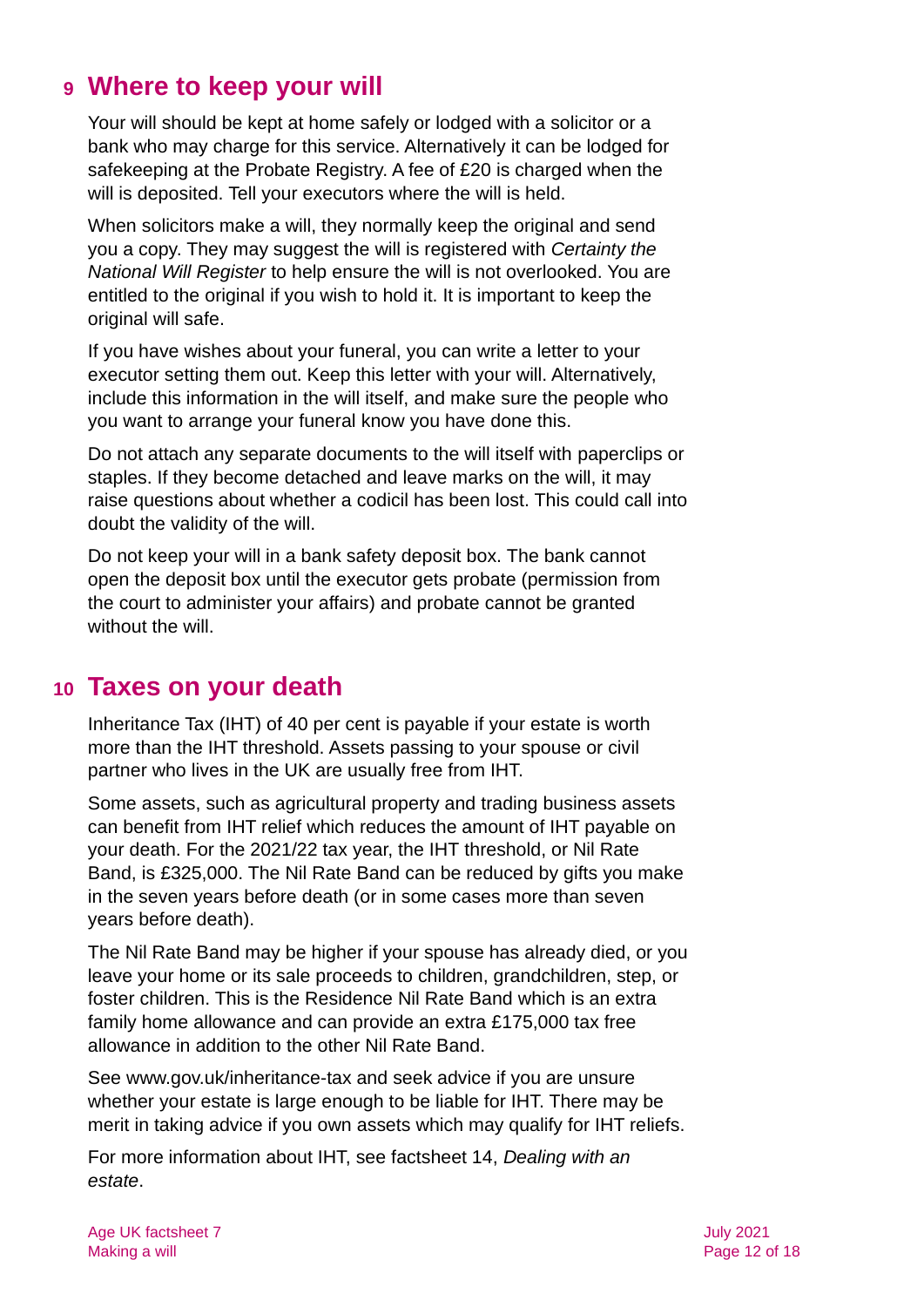# <span id="page-12-0"></span>**11 Special types of wills**

### **11.1 Privileged wills**

A privileged will is a specialised, informal will usually made by serving members of the Armed Forces and support personnel (such as Nurses, Cooks etc), in, or about to be engaged in, active military operations or a Mariner or Merchant Seaman on a voyage.

There are special rules for privileged wills. Seek professional legal advice if you think you can make one of these.

# **11.2 Discretionary Trust wills**

If you wish to leave your estate to vulnerable beneficiaries, you should take legal advice on leaving your estate in a discretionary trust. A trust is when assets are held by one or more people (Trustees) for the benefit of another person or people (beneficiary/ beneficiaries). This can protect assets for the intended beneficiary if they are unable to look after assets themselves. This can include a person who does not have mental capacity to look after money, or a person who is at risk of being exploited if they receive a large amount of money.

### **11.3 Joint wills**

A joint will is two single wills made by two people (usually spouses) giving instructions about how their properties are to be distributed. This is mostly for convenience purposes and they can be called '*mirror'* wills.

Joint wills can be revoked by either party at any time before death and are valid as long as they follow the format of standard wills. However, see the next section as joint wills may change into '*mutual'* wills.

# **11.4 Mutual wills**

Mutual wills are two or more wills made by people giving instructions based on agreement about how their properties are to be distributed for each other's benefit. Mutual wills are deemed irrevocable which means they cannot be cancelled. If revoked after the death of one party and new provisions are put in place, any disadvantaged beneficiaries under the first will who do not benefit under the later will can '*enforce'* the terms of the first will.

It is advisable to get legal advice before preparing a mutual will as it is a very technical document with far-reaching implications and must be properly drafted. In some cases, joint wills can become mutual wills meaning both parties and their executors are bound by these wills once one of them has died. Most solicitors will strongly advise against entering into mutual wills and specialist legal advice should always be sought.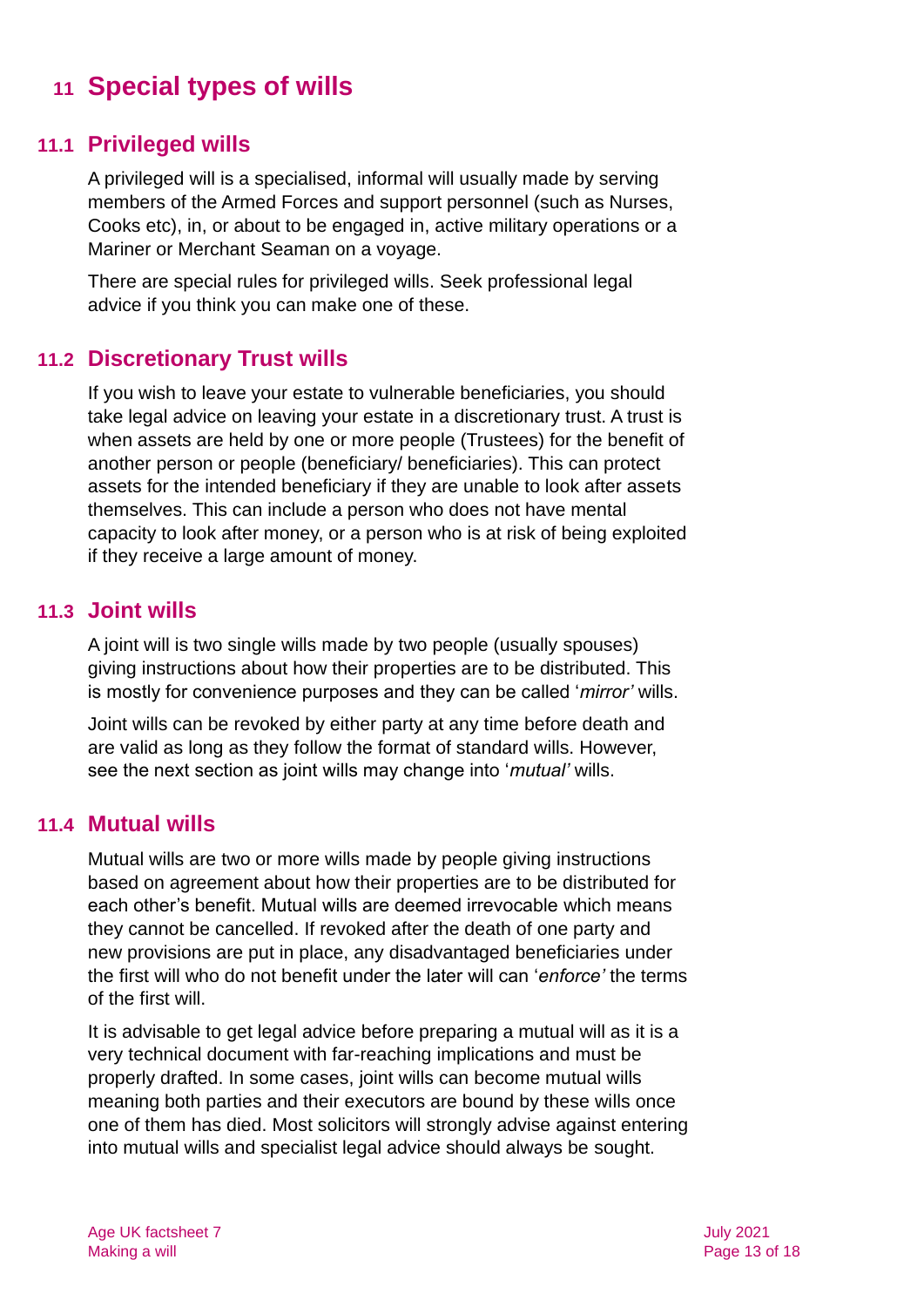Age UK factsheet Making a will Page 14 of 18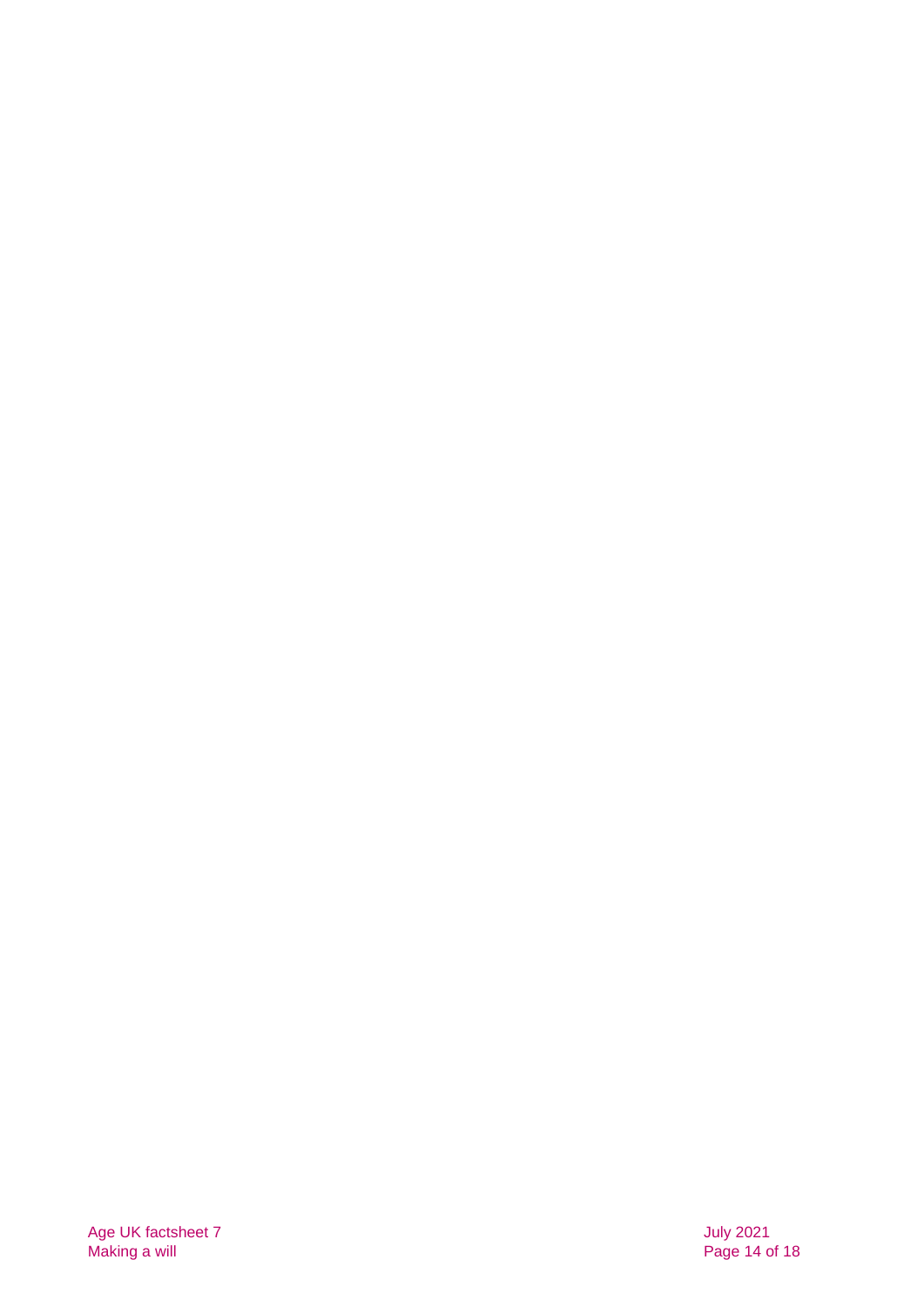# **Useful organisations**

#### <span id="page-14-0"></span>**Certainty the National Will Register**

[www.nationalwillregister.co.uk/](http://www.nationalwillregister.co.uk/) Telephone 0330 100 3660

#### **Citizens Advice**

England or Wales go to [www.citizensadvice.org.uk](http://www.citizensadvice.org.uk/) In England telephone 0800 144 8848 In Wales telephone 0800 702 2020

National network of advice centres offering free, confidential, independent advice, face to face or by telephone.

#### **Free Wills Month**

[www.freewillsmonth.org.uk](http://www.freewillsmonth.org.uk/)

Free Wills Month is supported by several charities, including Age UK, and runs each March and October offering free wills for people over 55. The scheme is limited to specific towns and cities in the UK which are usually different each time.

### **Institute of Professional Will Writers (IPW)**

[www.ipw.org.uk](http://www.ipw.org.uk/) Telephone 0345 257 2570

Professional body that self-regulates and promotes the profession of will writing. All members have professional indemnity insurance and comply with the IPW Code of Practice.

### **Law Society**

<http://solicitors.lawsociety.org.uk/> Telephone 020 7320 5757

The representative body for solicitors in England and Wales and has a searchable database to find a solicitor, advice on what to expect, and guides to common legal problems and what to do if things go wrong.

### **Offices of the Official Solicitor and the Public Trustee**

[www.gov.uk/public-trustee-executor-will](http://www.gov.uk/public-trustee-executor-will) Email [enquiries@ospt.gov.uk](mailto:enquiries@ospt.gov.uk)

Government official who can be an executor if there is no-one suitable to appoint, for example if a beneficiary is an incapacitated adult or dependent child likely to outlive both parents and other close relatives

#### **Probate Registry**

[www.gov.uk/wills-probate-inheritance](http://www.gov.uk/wills-probate-inheritance)

They deal with '*non-contentious*' probate business and issue '*grants of representation*'. Their website has details of storing wills for safekeeping.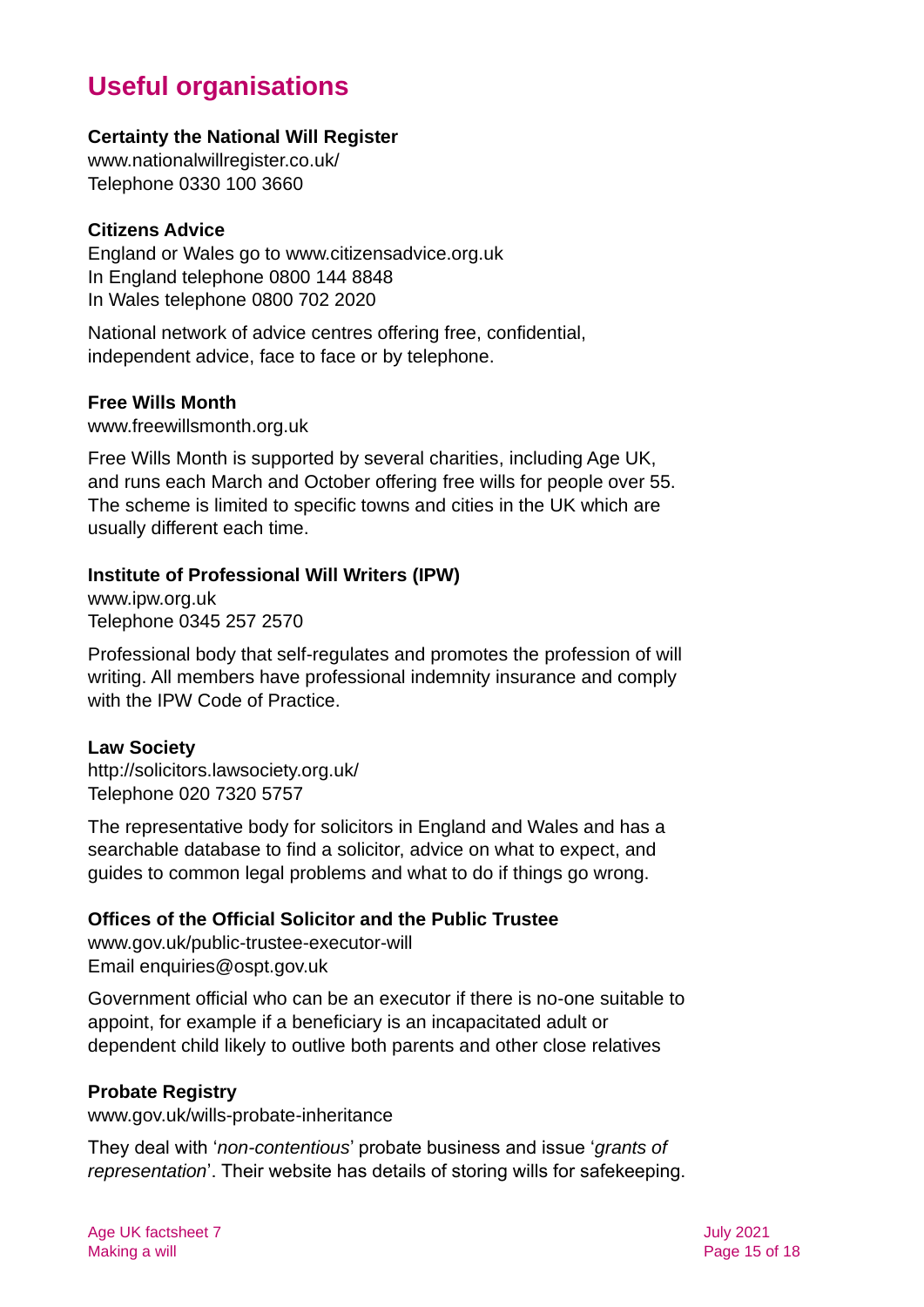### **Society of Will Writers and Estate Planning Practitioners**

[www.willwriters.com/](http://www.willwriters.com/) Telephone 01522 687888

Non profit-making, self-regulating professional body for the will-writing profession. All its members are covered by professional indemnity insurance and have to abide by its Code of Practice.

### **Society of Trust & Estate Practitioners**

[www.step.org](http://www.step.org/) Telephone 020 3752 3700

### **Solicitors for the Elderly**

<https://sfe.legal/> Telephone 0844 567 6173

National organisation of lawyers providing and promoting independent legal advice for older and vulnerable people, their family and carers.

### **Solicitors Regulation Authority**

[www.sra.org.uk](http://www.sra.org.uk/) Telephone 0370 606 2555

Provides details of solicitors in your area and assist if you need to complain about a solicitor.

### **Will Aid**

[www.willaid.org.uk](http://www.willaid.org.uk/) Telephone 0300 0309 558

Will Aid is a partnership between the legal profession and nine UK charities, including Age UK.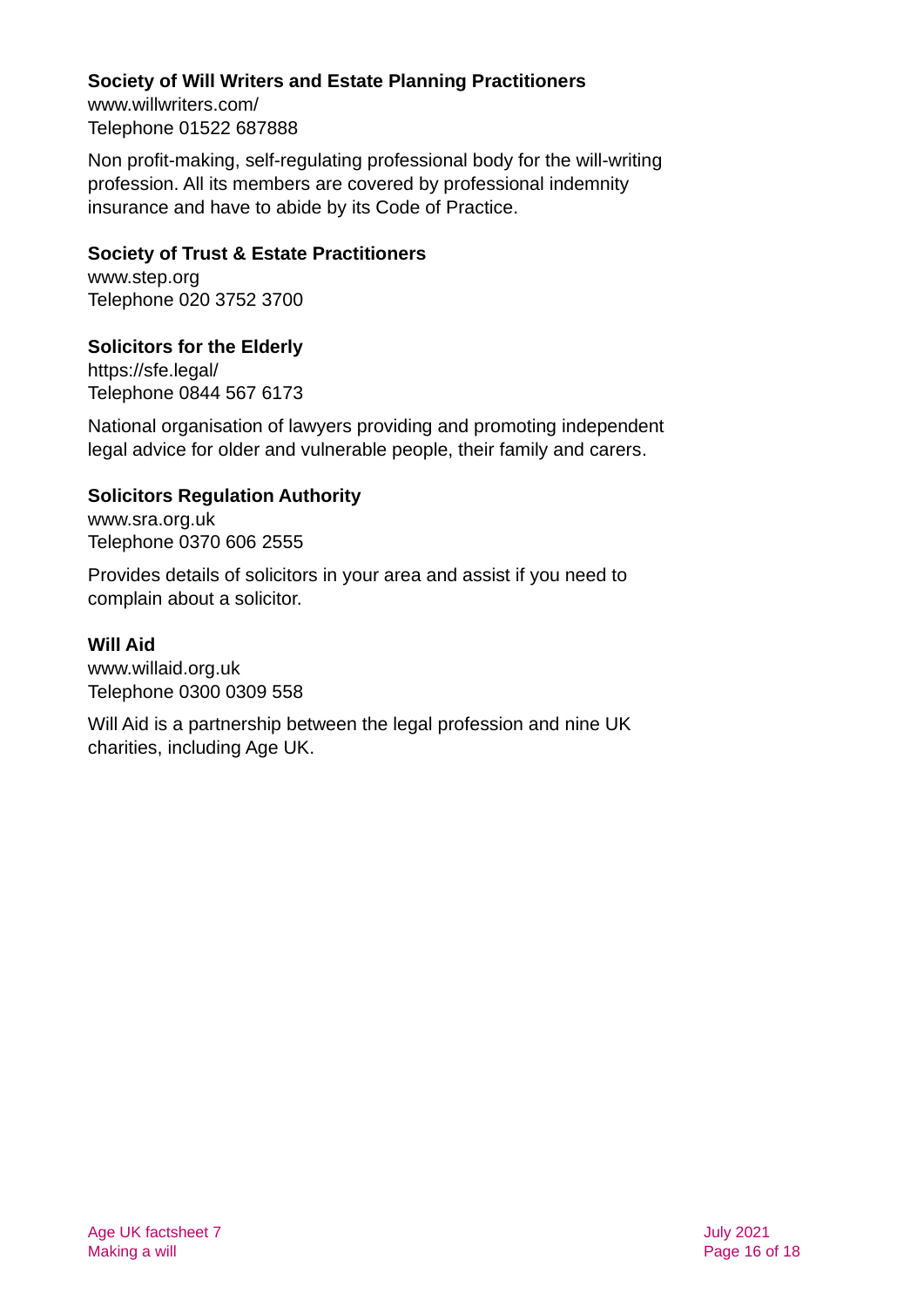# **Age UK**

Age UK provides advice and information for people in later life through our Age UK Advice line, publications and online. Call Age UK Advice to find out whether there is a local Age UK near you, and to order free copies of our information guides and factsheets.

### <span id="page-16-2"></span>**Age UK Advice**

[www.ageuk.org.uk](http://www.ageuk.org.uk/) 0800 169 65 65 Lines are open seven days a week from 8.00am to 7.00pm

#### <span id="page-16-3"></span>**In Wales contact**

#### **Age Cymru Advice**

[www.agecymru.org.uk](http://www.agecymru.org.uk/) 0300 303 4498

### <span id="page-16-1"></span>**In Northern Ireland contact**

**Age NI** [www.ageni.org](http://www.ageni.org/) 0808 808 7575

#### <span id="page-16-0"></span>**In Scotland contact**

<span id="page-16-4"></span>**Age Scotland** [www.agescotland.org.uk](http://www.agescotland.org.uk/) 0800 124 4222

# **Support our work**

We rely on donations from our supporters to provide our guides and factsheets for free. If you would like to help us continue to provide vital services, support, information and advice, please make a donation today by visiting [www.ageuk.org.uk/donate](http://www.ageuk.org.uk/donate) or by calling 0800 169 87 87.